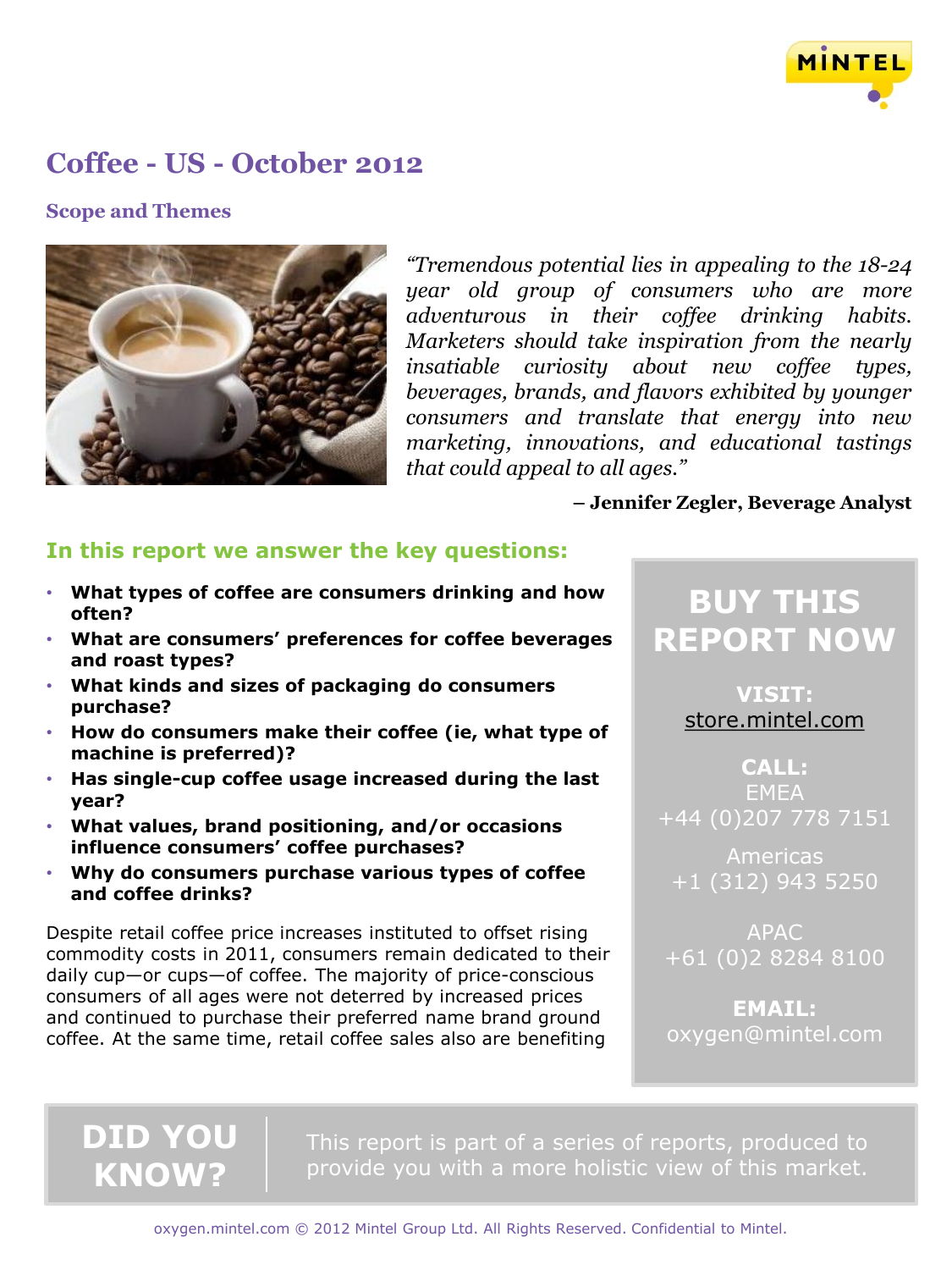

### **Scope and Themes**

from a growing number of consumers who are switching to at-home brewing from coffeehouse, donut shop, and restaurant coffee purchases.

This report separates the single-cup segment from the roasted coffee segment for the first time in a Mintel coffee report, a decision prompted by the explosive growth rates and positive performance predictions for the one-cup-at-a-time segment. In addition, the ready-to-drink coffee segment is primed for impactful innovations that will inspire new purchases. The following issues also will be addressed in this report:

This report builds on the analysis presented in Mintel's *Coffee—U.S., October 2011*, as well as the September 2010, December 2009, and September 2008 reports of the same title.

This report includes packaged coffee and coffee beverages sold for home consumption. The report primarily covers the following types of coffee:

- Roasted coffee, which includes ground and whole bean
- Single-cup coffee
- Instant coffee
- Ready-to-drink (RTD) coffee, including shelf-stable and refrigerated iced coffees, cappuccinos, Frappuccino, and coffee concentrates

Not included in this report are:

**BUY THIS**

**REPORT NOW**

- Coffee substitutes, additives, and flavorings
- Coffee additives such as syrups used to make specialty drinks and concentrates used to make frozen beverages at home
- Prepared coffee sold for consumption outside the home (eg, in coffeehouses, restaurants, convenience stores, vending machines, and other outlets)
- Coffee beans sold in bulk bins (not packaged)

## **Value figures throughout this report are at retail selling prices (rsp) excluding sales tax unless otherwise stated.**

### **VISIT:** [store.mintel.com](http://oxygen.mintel.com/display/590728/)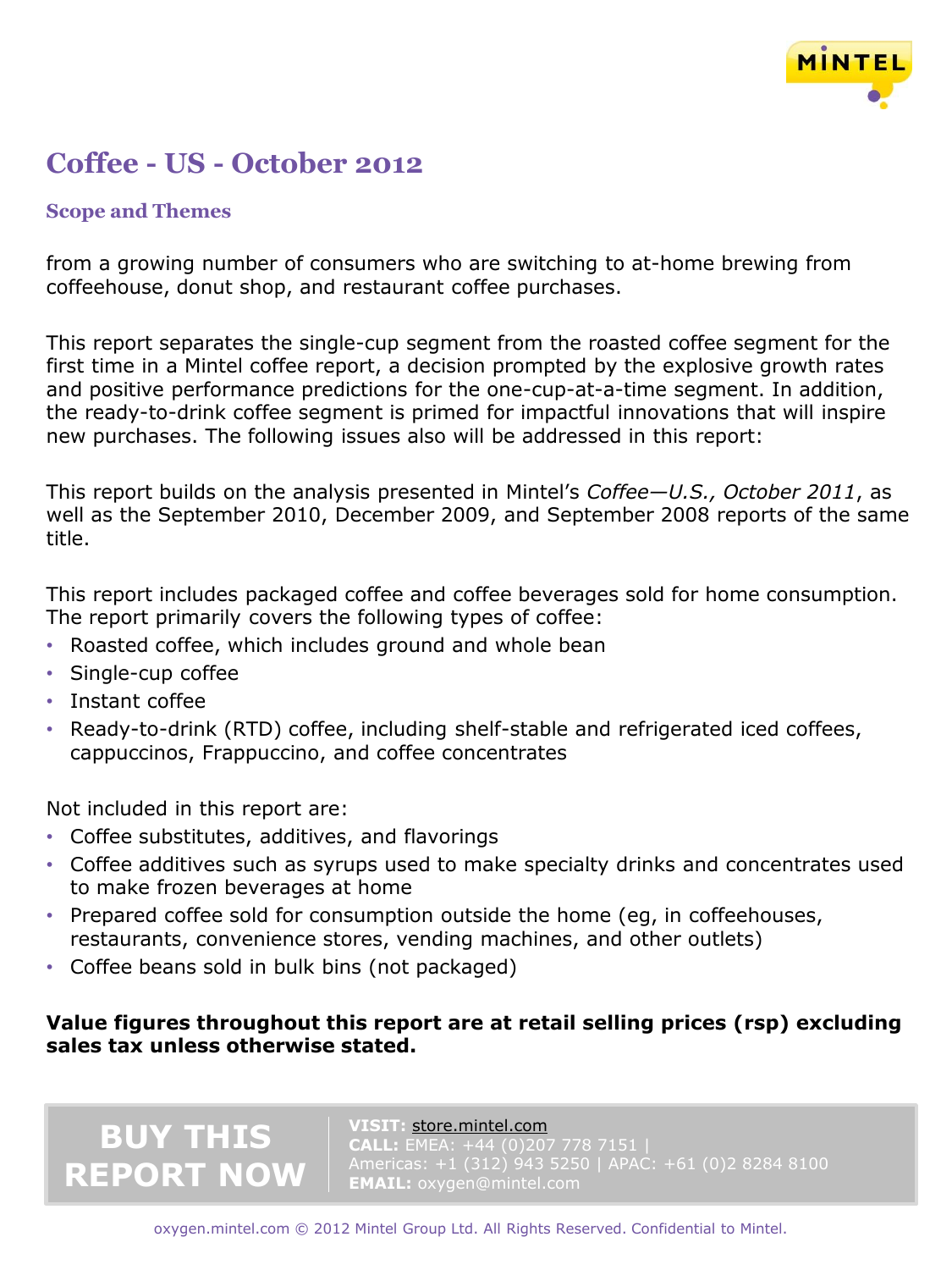

## **Contents**

from a growing number of consumers who are switching to at-home brewing from coffeehouse, donut shop, and restaurant coffee purchases.

This report separates the single-cup segment from the roasted coffee segment for the first time in a Mintel coffee report, a decision prompted by the explosive growth rates and positive performance predictions for the one-cup-at-a-time segment. In addition, the ready-to-drink coffee segment is primed for impactful innovations that will inspire new purchases. The following issues also will be addressed in this report:

This report builds on the analysis presented in Mintel's *Coffee—U.S., October 2011*, as well as the September 2010, December 2009, and September 2008 reports of the same title.

This report includes packaged coffee and coffee beverages sold for home consumption. The report primarily covers the following types of coffee:

- Roasted coffee, which includes ground and whole bean
- Single-cup coffee
- Instant coffee
- Ready-to-drink (RTD) coffee, including shelf-stable and refrigerated iced coffees, cappuccinos, Frappuccino, and coffee concentrates

Not included in this report are:

**BUY THIS**

**REPORT NOW**

- Coffee substitutes, additives, and flavorings
- Coffee additives such as syrups used to make specialty drinks and concentrates used to make frozen beverages at home
- Prepared coffee sold for consumption outside the home (eg, in coffeehouses, restaurants, convenience stores, vending machines, and other outlets)
- Coffee beans sold in bulk bins (not packaged)

## **Value figures throughout this report are at retail selling prices (rsp) excluding sales tax unless otherwise stated.**

### **VISIT:** [store.mintel.com](http://oxygen.mintel.com/display/590728/)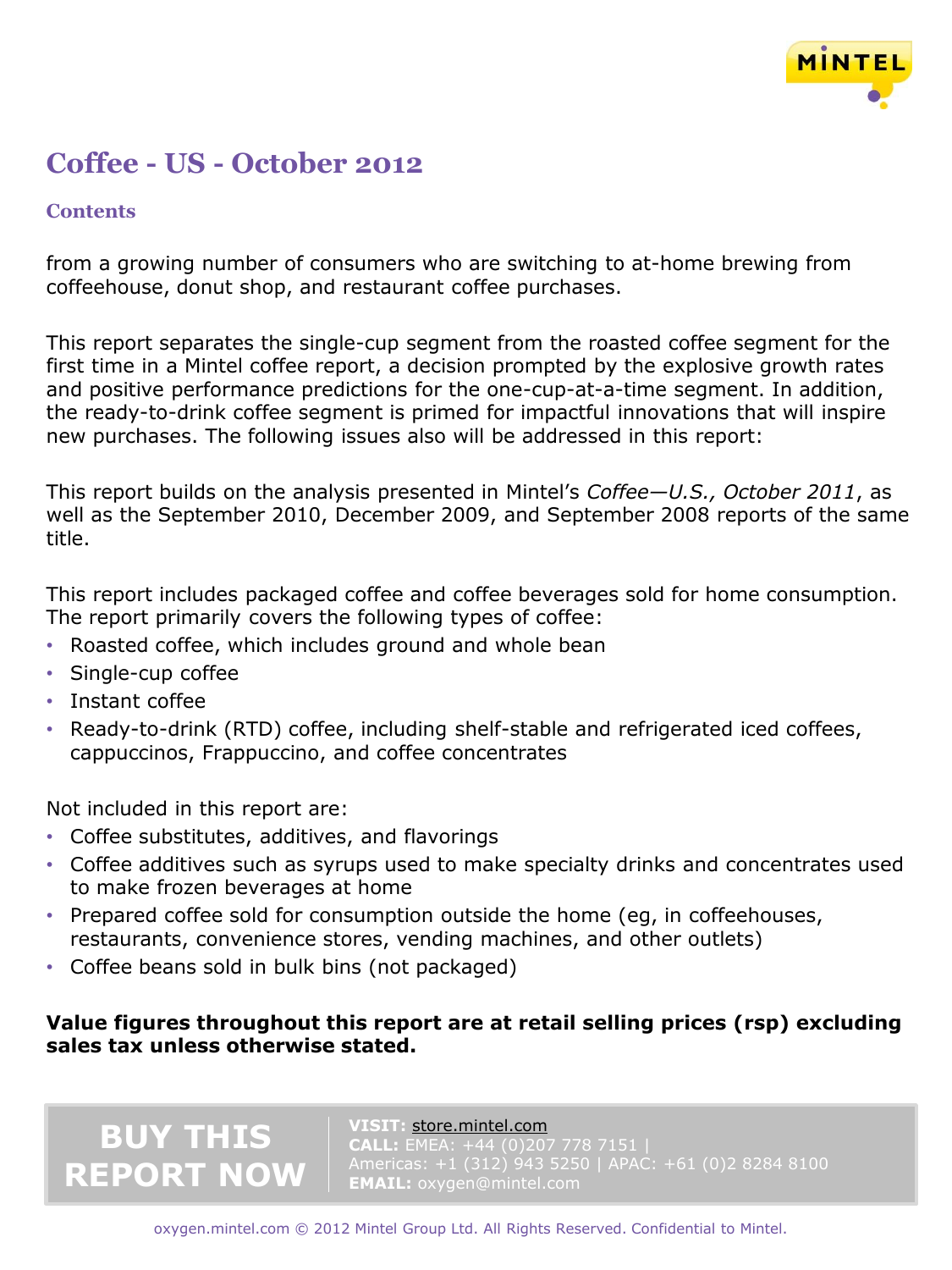

### **Contents**

### **SCOPE AND THEMES**

*What you need to know Definition Data sources* Sales data Consumer survey data Advertising creative *Abbreviations and terms* Abbreviations Terms

### **EXECUTIVE SUMMARY**

*Coffee remains staple household purchase for most consumers* Figure 1: Coffee purchase by type, June 2012 *Ground, single-cup lead daily consumption preferences* Figure 2: Every day consumption of different types of coffee at home, June 2012 *One-cup-at-a-time convenience fueling category growth* Figure 3: Total U.S. retail sales of coffee, by segment, at current prices, 2010 and 2012 Figure 4: Sales and forecast of single-cup coffee, at current prices, 2007-17 *Commodity cost rollercoaster on downslope—for now Coffee market sales to stabilize through 2017* Figure 5: Fan chart forecast of coffee market, at current prices, 2007-17 *Price combined with usual brand, roast most important to consumers* Figure 6: Factors influencing coffee purchase behavior, June 2012 *Other FDMx channel attracts the most coffee buyers* Figure 7: U.S. retail sales of coffee in supermarkets and other FDMx, at current prices, 2007-12 *RTD segment reinvigorated by multiserving innovation* Figure 8: FDMx sales of ready-to-drink coffee, by market share of leading brands, 52 weeks ending July 8, 2012 *Single-origin releases could be next frontier for premium coffee What we think* **ISSUES IN THE MARKET** *How can coffee manufacturers encourage trial of new varieties? What RTD innovations will challenge Frappuccino's dominance?*

*How long can the single-cup market continue its meteoric rise?*

### **INSIGHTS AND OPPORTUNITIES**

*Bring drinkers home with coffeehouse-inspired CPG*

# **BUY THIS REPORT NOW**

#### **VISIT:** [store.mintel.com](http://oxygen.mintel.com/display/590728/)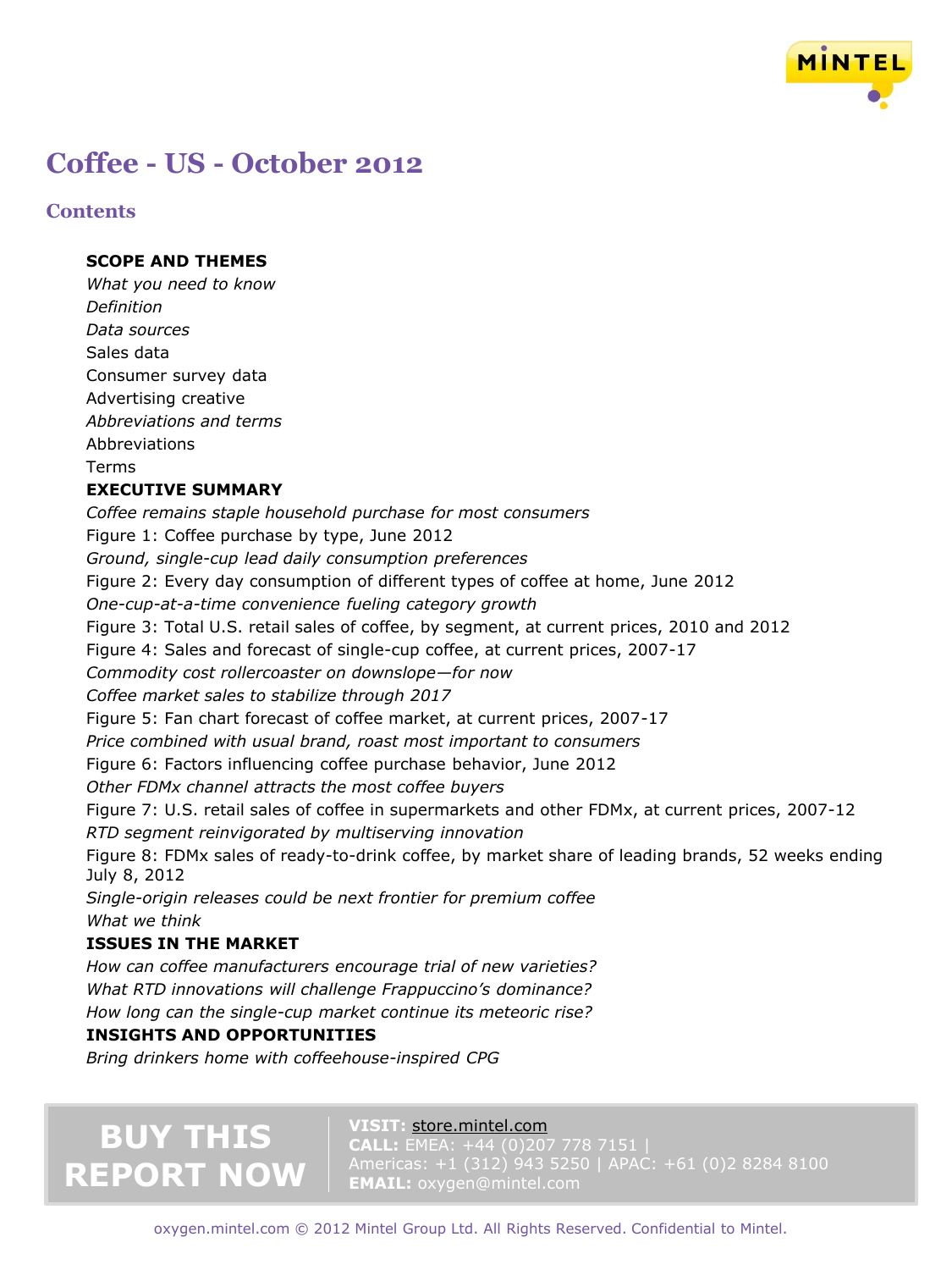

### **Contents**

Figure 9: Coffee preparation by quarter, Q2 2011-12 *Fuel all-day consumption with a variety of options* Figure 10: Attitude toward coffee, by age, June 2012 *Single-origin coffee could be the next frontier for educated drinkers Private label entry into single-cup coffee might shake up segment*

### **TREND APPLICATIONS**

*Trend: Brand Review Trend: The Suite Life 2015 Trend: Old Gold*

### **MARKET SIZE AND FORECAST**

*Key points*

*Commodity cost changes cause retail prices to fluctuate Single-cup coffee takes second place in format choice*

*RTD performance dependent upon successful innovations, retail placement*

*Sales and forecast of U.S. retail coffee market*

Figure 11: Total U.S. retail sales and forecast of U.S. retail coffee market, at current prices, 2007-17 Figure 12: Total U.S. retail sales and forecast of market, at inflation-adjusted prices, 2007-17 *Fan chart forecast*

Figure 13: Fan chart forecast of coffee market, at current prices, 2007-17 *Walmart sales*

### **MARKET DRIVERS**

*Key points*

*Asian, Hispanic population growth beneficial for coffee performance* Figure 14: Population, by race and Hispanic origin, 2006-16 *Coffee curiosity from younger consumers could spell future success* Figure 15: Population, by age, 2007-17 *Decline in restaurant performance likely to boost at-home sales* Figure 16: Restaurant Performance Index, January 2009-July 2012 *Disposable income rebound could brew improved premium sales* Figure 17: Real Disposable Income, January 2007-July 2012 **COMPETITIVE CONTEXT**

### *Key points*

*Energy drinks slated for growth, but not from teens Carbonated soft drinks continue to provide caffeine buzz Healthy consciences turn consumers toward tea Coffeehouses and donut shops continue to cater to caffeine seekers*

# **BUY THIS REPORT NOW**

#### **VISIT:** [store.mintel.com](http://oxygen.mintel.com/display/590728/)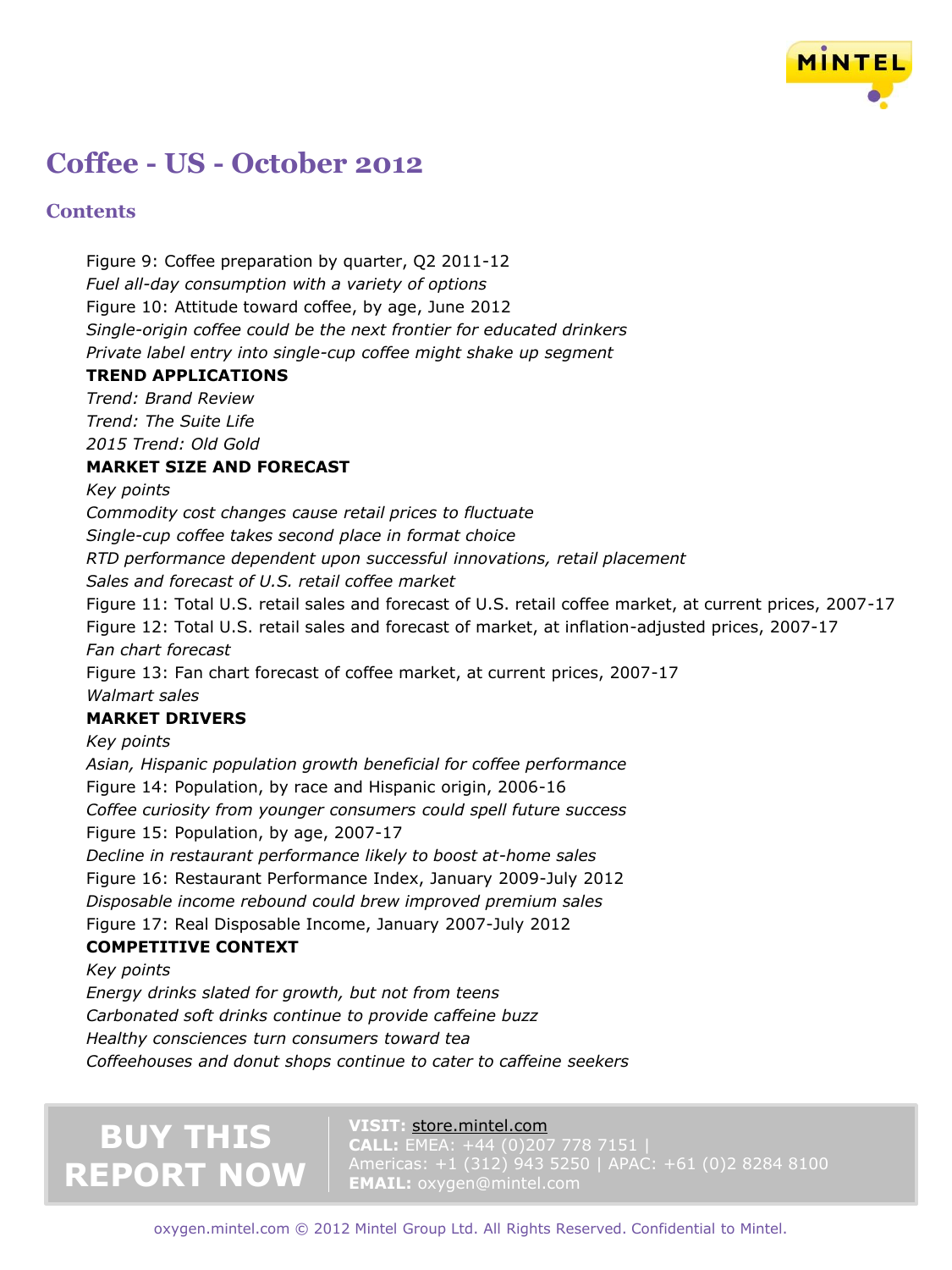

### **Contents**

### **SEGMENT PERFORMANCE**

*Key points Dedication to tradition translates to roasted coffee's success Single-cup segment poised to brew up new sales Instant, RTD markets in need of innovations Coffee sales, by segment* Figure 18: Sales of coffee in the U.S., segmented by type, at current prices, 2007-17 **SEGMENT PERFORMANCE—ROASTED COFFEE** *Key points Roasted coffee to continue leading category Sales and forecast of roasted coffee* Figure 19: Total U.S. FDMx sales of roasted coffee, 2007-17 *Price instability, single-cup expansion could lead to variation* Figure 20: Fan chart forecast of roasted coffee market, at current prices, 2007-17 *Roasted coffee category led by ground caffeinated options* Figure 21: Usage of ground or whole bean coffee, by age, January 2011-March 2012 Figure 22: Usage of ground or whole bean coffee, February 2007-March 2012 *Whole bean usage most popular with \$150K+* Figure 23: Usage of ground or whole bean coffee, by household income, January 2011-March 2012 **SEGMENT PERFORMANCE—SINGLE-CUP COFFEE** *Key points New consumers boost the single-cup market Sales and forecast of single-cup coffee* Figure 24: Sales and forecast of single-cup coffee, at current prices, 2007-17 *Single-cup segment: Is it still developing or just a fad?* Figure 25: Fan chart forecast of single-cup market, at current prices, 2007-17 **SEGMENT PERFORMANCE—INSTANT COFFEE** *Key points Core consumers not enough to drive further growth for instant coffee Sales and forecast of instant coffee* Figure 26: Sales and forecast of instant coffee, at current prices, 2007-17 *For increased success, instant should capitalize on its upsides* Figure 27: Fan chart forecast of instant coffee market, at current prices, 2007-17 *Hispanic, Asian, black consumers most likely to opt for instant* Figure 28: Usage of instant coffee, by race/Hispanic origin, January 2011-March 2012 *Decaf, unflavored are most popular varieties*

# **BUY THIS REPORT NOW**

#### **VISIT:** [store.mintel.com](http://oxygen.mintel.com/display/590728/)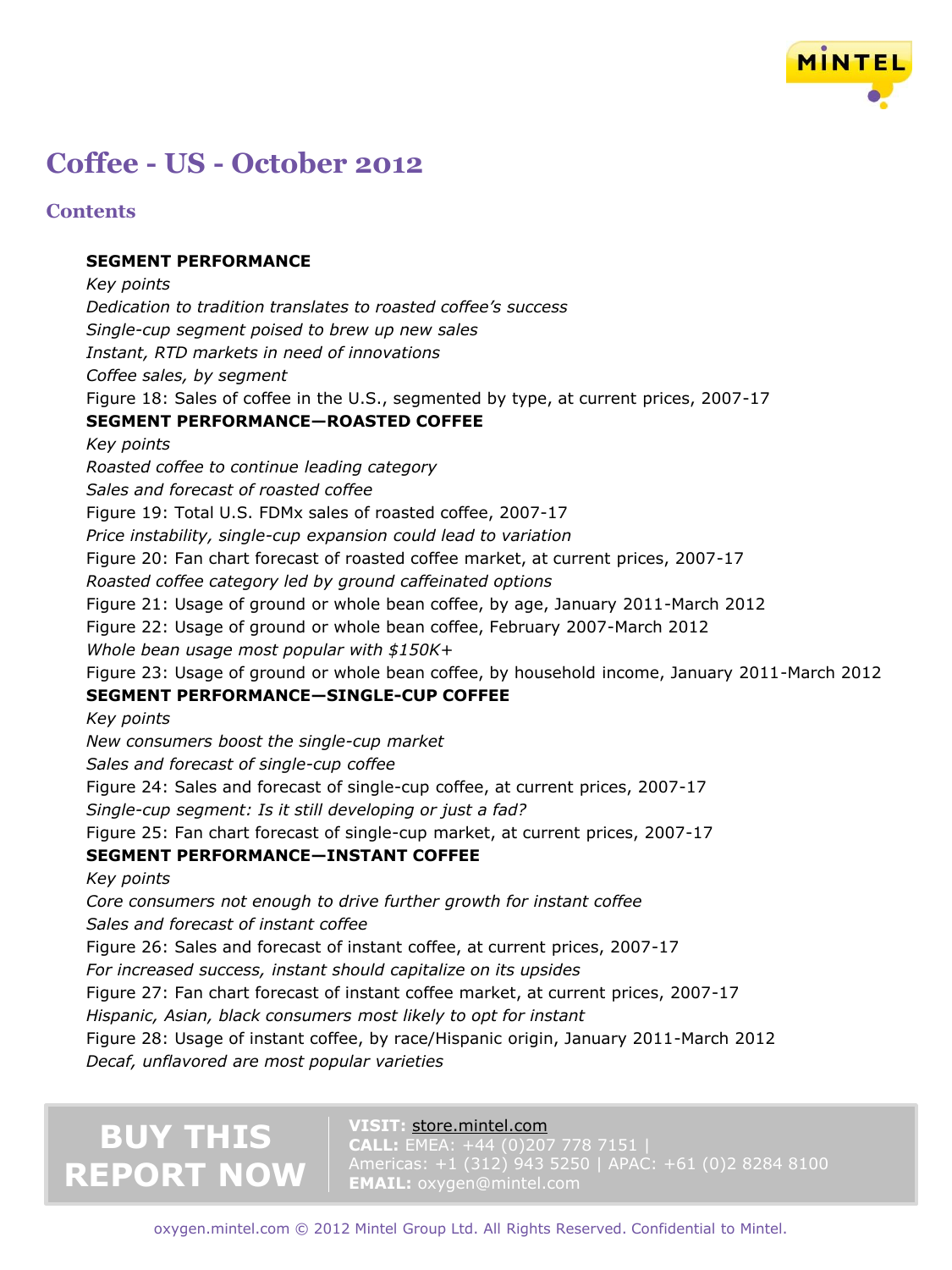

### **Contents**

Figure 29: Usage of instant coffee, by age, January 2011-March 2012 Figure 30: Usage of instant flavored coffee mixes, January 2011-March 2012 **SEGMENT PERFORMANCE—RTD COFFEE** *Key points One success story shows opportunity within RTD coffee Sales and forecast of RTD coffee* Figure 31: Sales and forecast of RTD coffee, at current prices, 2007-17 *Burst—or void—of new products could change RTD's future* Figure 32: Fan chart forecast of RTD coffee market, at current prices, 2007-17 *Young women among RTD coffee fans*

Figure 33: Usage of ready-to-drink coffee, by gender and age, January 2011-March 2012 *Asians, Hispanics are a ready audience for RTD coffee*

Figure 34: Usage of ready-to-drink coffee, by race/Hispanic origin, January 2011-March 2012

### **RETAIL CHANNELS**

*Key points*

*Consumers play "price is right" by shopping multiple channels* Figure 35: Total U.S. retail sales of coffee, at current prices, 2007-12 *Coffee shoppers embrace other outlets* Figure 36: Total U.S. retail sales of coffee, by channel, at current prices, 2010-12 *Single-cup coffee spurs realignment of retail placement standards*

### **RETAIL CHANNELS—SUPERMARKETS**

*Key points Price increases, single-cup expansion fueling supermarkets* Figure 37: U.S. supermarket sales of coffee, at current prices, 2007-12 *Private label single-cup presents sales opportunity*

### **RETAIL CHANNELS—OTHER FDMX**

*Key points*

*Evolving shopping habits benefit channel*

Figure 38: U.S. sales of coffee, through other retail channels, at current prices, 2007-12 *Price, convenience driving other FDMx traffic*

### **RETAIL CHANNELS—DRUG STORES**

*Key points*

*Channel should emphasize food and beverage selections* Figure 39: U.S. Drug store sales of coffee, at current prices, 2007-12 *Private label could provide price tier options*

### **RETAIL CHANNELS—NATURAL SUPERMARKETS**

# **BUY THIS REPORT NOW**

#### **VISIT:** [store.mintel.com](http://oxygen.mintel.com/display/590728/)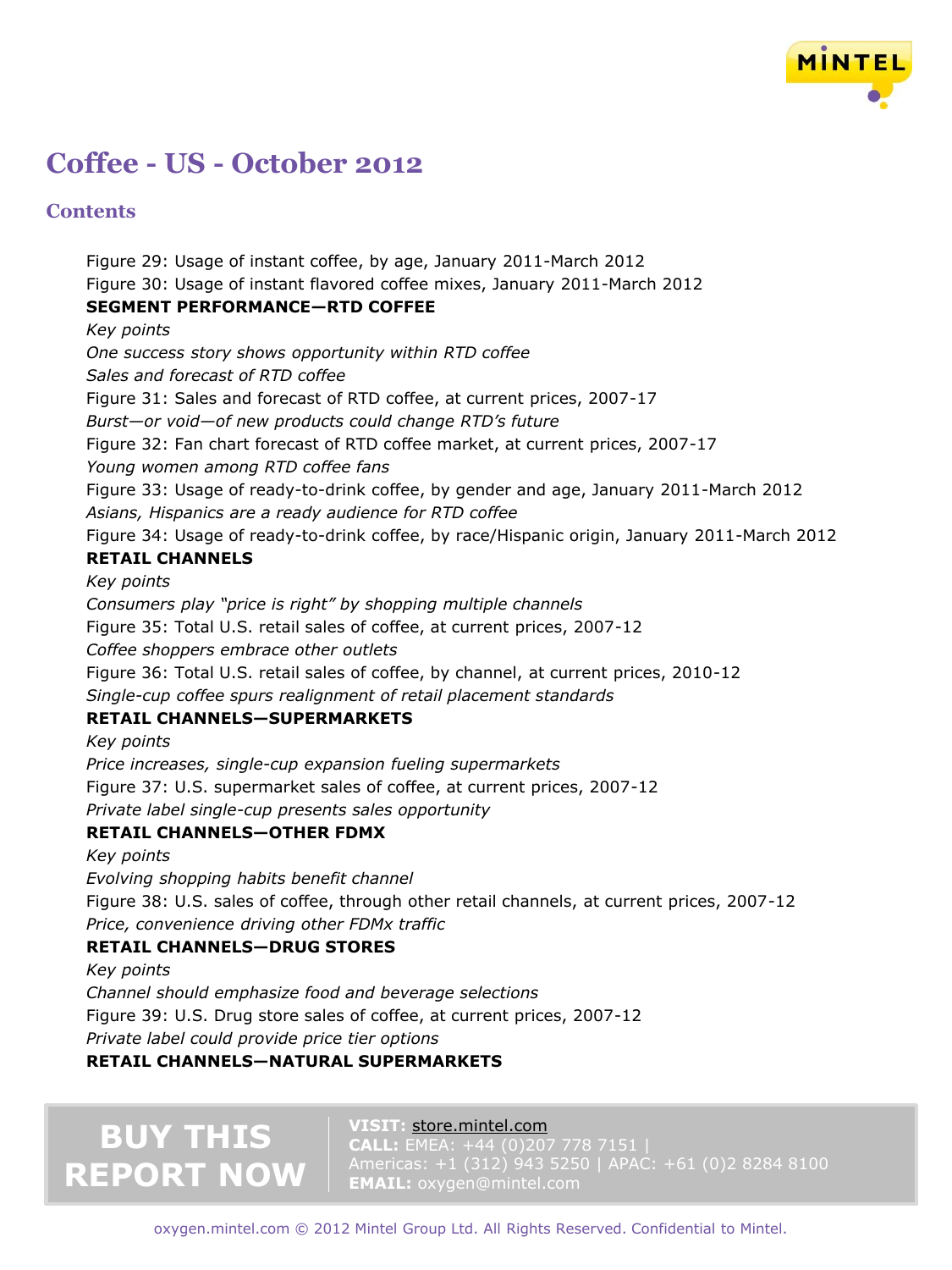

### **Contents**

*Key points Artisan, local, fair trade lead booming sales Sales of coffee in the natural channel* Figure 40: Natural supermarket sales of coffee, at current prices, 2010-12\* *RTD remains small beans in natural channel* Figure 41: Natural supermarket sales of coffee, by segment, 2010 and 2012\* *Organic coffee outsells conventional in channel* Figure 42: Natural supermarket sales of coffee, by organic, 2010 and 2012\* *Fair trade finds niche in natural* Figure 43: Natural supermarket sales of coffee, by fair trade, 2010 and 2012\* *Local brands dominate channel sales* **LEADING COMPANIES** *Key points J.M. Smucker leads category thanks to Folgers Kraft Foods Group showcases sales rise, market share drop Starbucks gains slight market share at retail Green Mountain continues impressive growth streak NACP's Starbucks-branded RTD products face competition Nestlé's instant brands keep it afloat Manufacturer U.S. coffee sales* Figure 44: FDMx sales of coffee, by leading companies, rolling 52 weeks 2011 and 2012 **BRAND SHARE—ROASTED COFFEE** *Key points Roast segment grows with help from price increases* Figure 45: FDMx sales of roast coffee, by leading companies, rolling 52 weeks 2011 and 2012 *Folgers, Maxwell House top brand choices for consumers* Figure 46: Usage of ground or whole bean coffee, Top 10, by race/Hispanic origin, January 2011- March 2012 *Positive sales for J.M. Smucker's Folgers, Dunkin' Donuts brands Maxwell House releases "fresh" packaging designs Retail launch of Gevalia provides premium entry for Kraft Foods* **BRAND SHARE—SINGLE-CUP COFFEE** *Key points GMCR dominate sales with a stable of single-cup options Licensees Starbucks, Folgers ride Keurig's rising tide*

*Private label single-cup could reshape market share*

*Potential exists for new single-cup brewing systems*

# **BUY THIS REPORT NOW**

#### **VISIT:** [store.mintel.com](http://oxygen.mintel.com/display/590728/)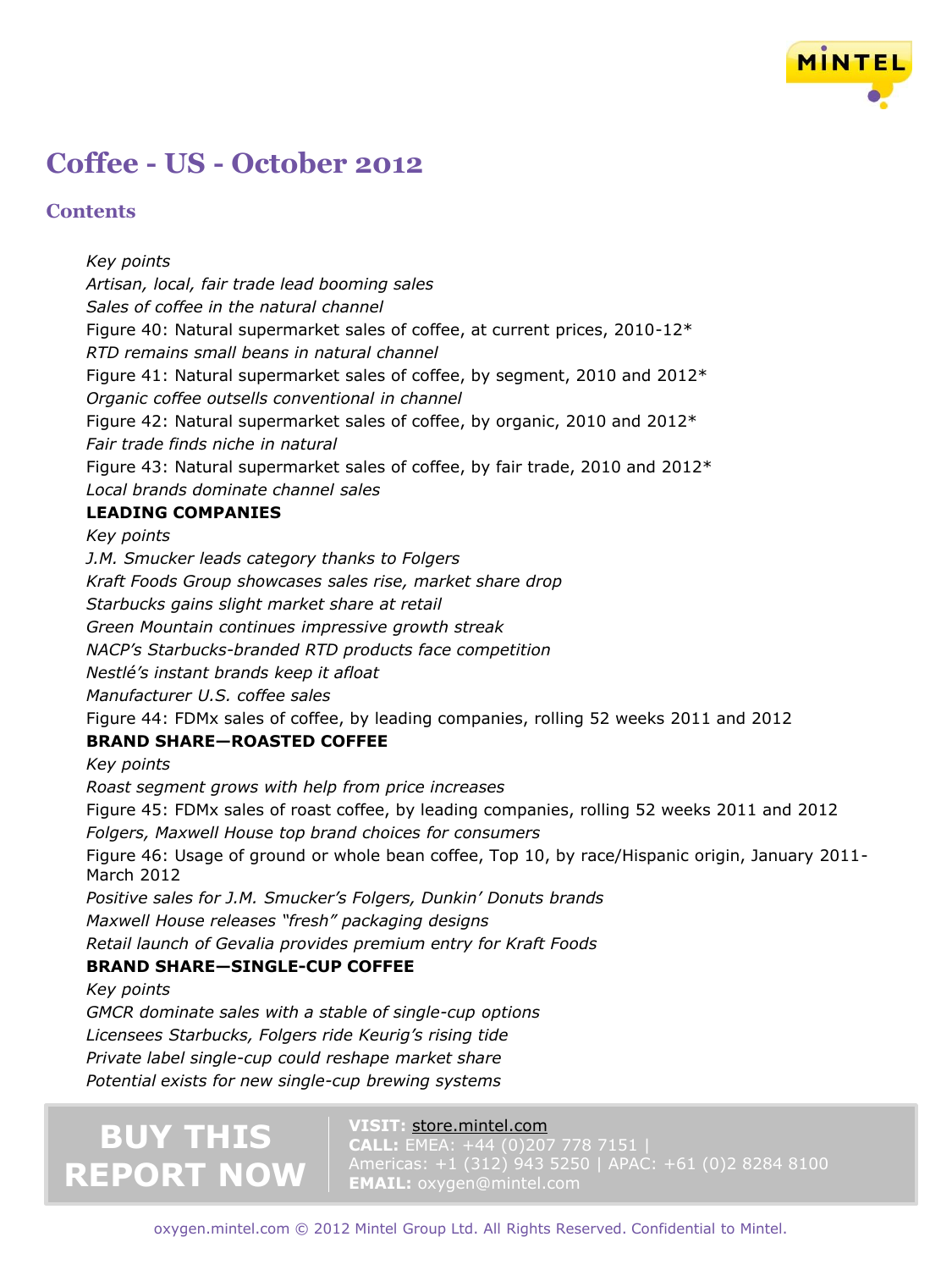

### **Contents**

*Manufacturer sales of single-cup coffee* Figure 47: FDMx sales of single-cup coffee, by leading companies, rolling 52 weeks 2011 and 2012 **BRAND SHARE—INSTANT COFFEE** *Key points*

*Instant's popularity proves slightly less soluble* Figure 48: Coffee segment consumption from 2007-12 *Manufacturer sales of instant coffee* Figure 49: Manufacturer sales of instant coffee, 2011 and 2012 *Starbucks VIA causes consumers to shuffle instant usage* Figure 50: Usage of instant coffee, by race and Hispanic origin, January 2011-March 2012 *Nescafé Clasico targets Hispanics with bilingual packaging Instant format new focus for Starbucks Packaging facelifts aim to attract new audiences Instant flavored mixes capitalize on flavor fans* Figure 51: Usage of instant flavored coffee mixes, January 2011-March 2012 **BRAND SHARE—RTD COFFEE** *Key points Starbucks RTDs lose share as consumers turn to new RTD options Manufacturer sales of RTD coffee* Figure 52: FDMx sales of ready-to-drink coffee, by leading companies, rolling 52 weeks 2011 and 2012 *Multiserving International Delight Iced Coffee sees early success Opportunity awaits as other brands surpass Starbucks* Figure 53: Usage of ready-to-drink coffee, by age, January 2011-March 2012 *Innovations try to grab RTD coffee spotlight* **INNOVATIONS AND INNOVATORS**

*Refined consumers drawn to origin-specific blends* Figure 54: Product claims for new coffee launches, July 18, 2011-July 18, 2012 *Coconut-water-infused options refresh stagnant RTD segment Single-cup brewers go beyond hot brewed coffee*

### **MARKETING STRATEGIES**

*Brand analysis: Folgers* Figure 55: Brand analysis of Folgers, 2012 Online initiatives TV presence Figure 56: Folgers, Best Part, TV ad, 2012

# **BUY THIS REPORT NOW**

### **VISIT:** [store.mintel.com](http://oxygen.mintel.com/display/590728/)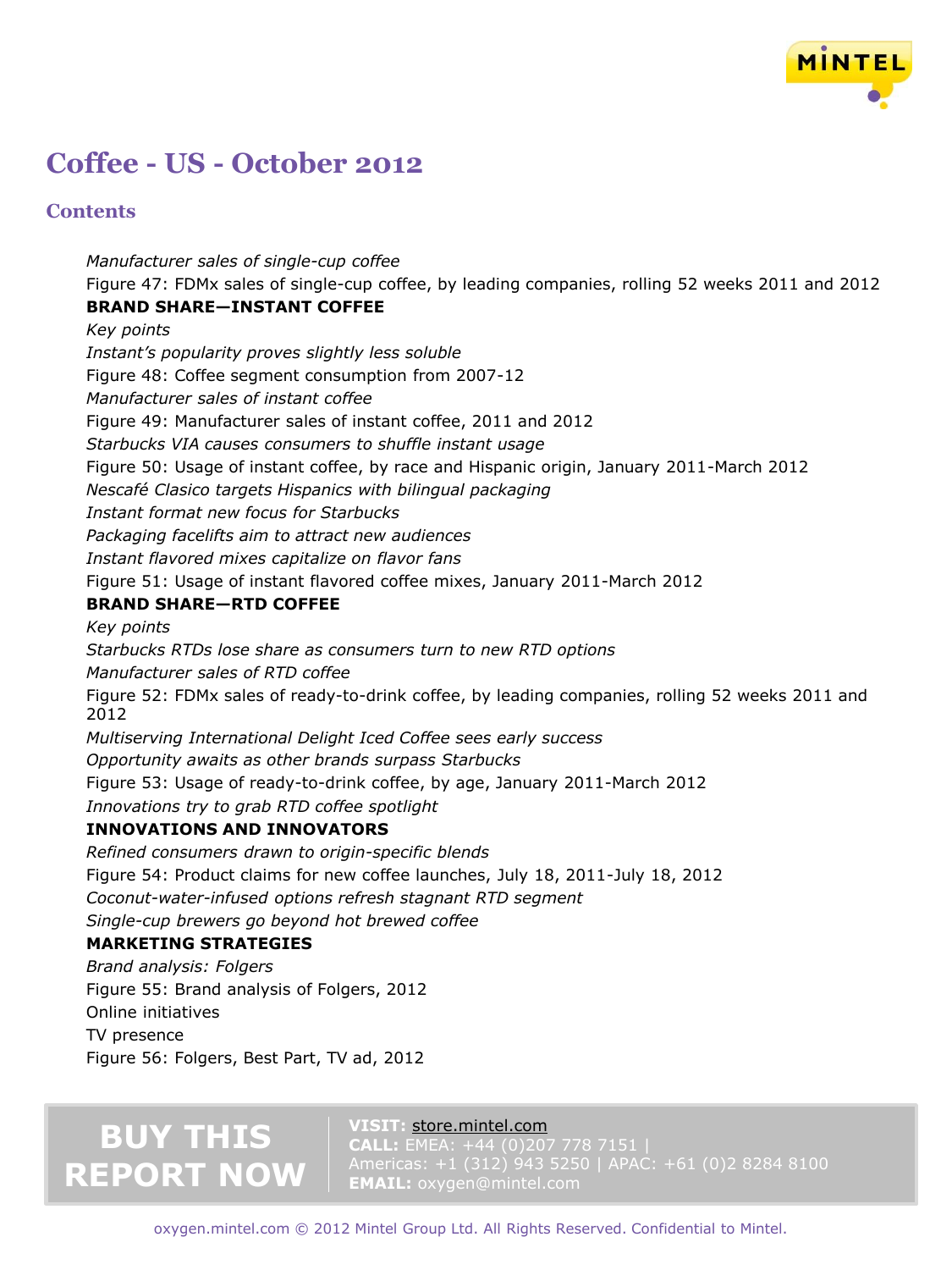

### **Contents**

*Brand analysis: Maxwell House* Figure 57: Brand analysis of Maxwell House, 2012 Online initiatives TV presence Figure 58: Maxwell House, Sippy Cup, TV ad, 2012 Figure 59: Maxwell House, Mugs, TV AD, 2012 *Brand analysis: Gevalia* Figure 60: Brand analysis of Gevalia, 2011 Online initiatives TV presence Figure 61: Gevalia, Cup of Johan, TV AD, 2012 Figure 62: Gevalia, Piper, TV AD, 2012 Print and other Figure 63: Gevalia coupon mail insert Summer 2012, front and back *Brand analysis: Starbucks* Figure 64: Brand analysis of Starbucks, 2012 Online initiatives TV presence Figure 65: Starbucks, VIA, TV AD, 2012 Print Figure 66: Starbucks K-Cup coupon insert, summer 2012 Figure 67: Starbucks Food Network Magazine Ad, October 2012 **THE CONSUMER—USAGE AND TYPES** *Key points Upside potential exists in younger consumers' varied habits* Figure 68: Coffee purchase by type, by age, June 2012 *Millennials rank high in coffee consumption across segments* Figure 69: Personal incidence of consuming different types of coffee at home, by generation, June 2012 *Price, brand, flavor, and blend lead purchase decisions* Figure 70: Factors influencing coffee purchase behavior, by gender, June 2012 *Coffee curiosity expands to roast types* Figure 71: Any personal coffee consumption by coffee roast type, by age, June 2012 *Drip coffee makers dominate brewer use, single-cup gaining* Figure 72: Household ownership of different types of coffee machines, by gender and age, June 2012 *The stronger the coffee preference, the less standard the brewer*

# **BUY THIS REPORT NOW**

#### **VISIT:** [store.mintel.com](http://oxygen.mintel.com/display/590728/)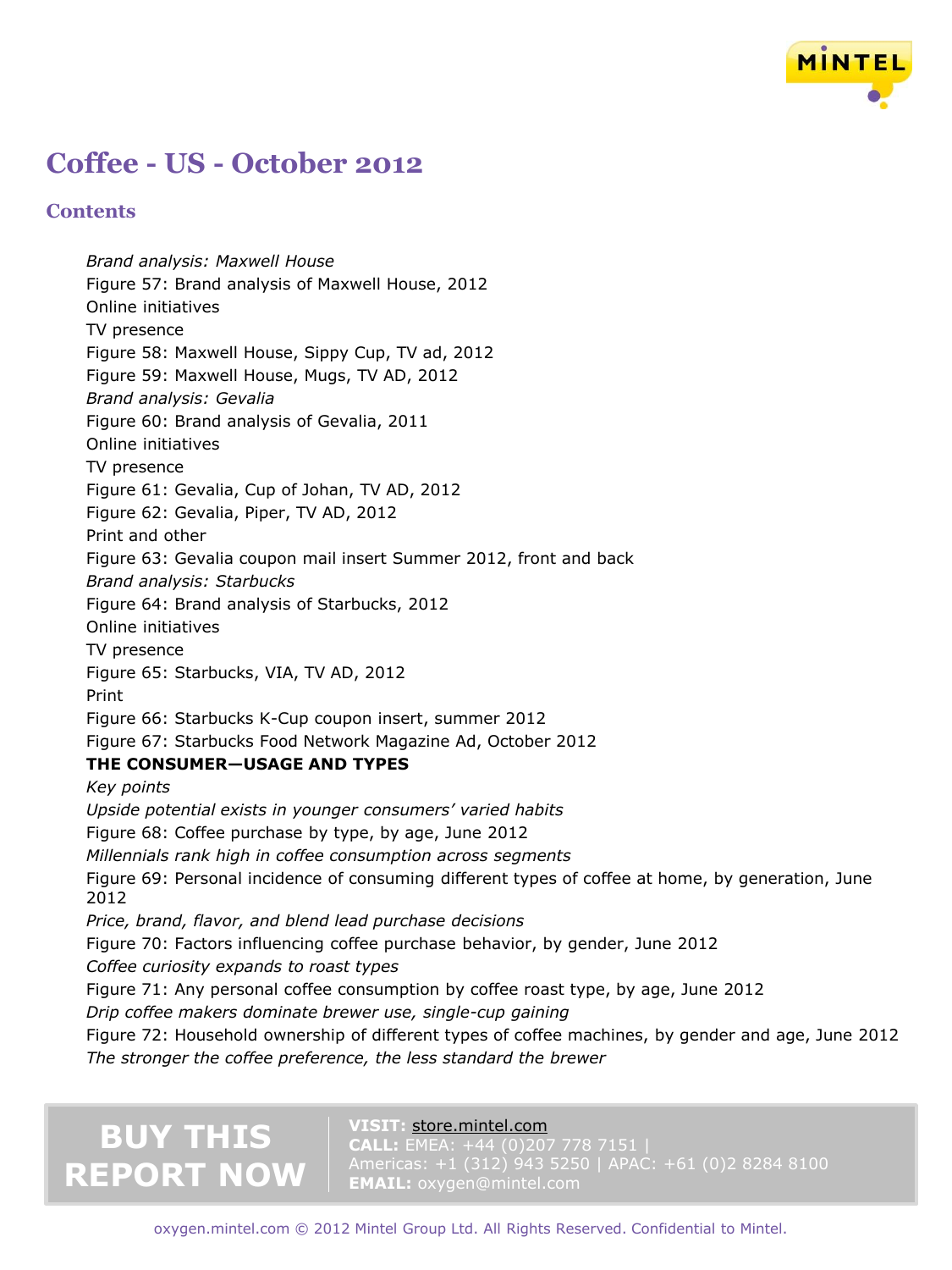

## **Contents**

Figure 73: Household ownership of different types of coffee machines, by roast type consumed, June 2012

*Multiple formats present entries for all income levels*

Figure 74: Coffee purchase by type, by household income, June 2012

*Household size plays a role in coffee segment choice*

Figure 75: Coffee purchase by type, by household size, June 2012

*Price, personal preferences determine purchases*

Figure 76: Incidence of buying ground or whole bean coffee by packaging size, June 2012

Figure 77: Incidence of buying ground coffee by packaging size, by age, June 2012

*Northeast, West homes have highest incidence of coffee consumption*

Figure 78: Personal incidence of consuming different types of coffee at home, by region, June 2012 Figure 79: Household ownership of different types of coffee machines, by region, June 2012

### **GENDER PREFERENCES FOR COFFEE**

*Key points*

*Whole bean has masculine edge*

Figure 80: Personal incidence of consuming different types of coffee at home, by gender and age, June 2012

*Men more likely to use specialty brewers*

Figure 81: Household ownership of different types of coffee machines, by gender, June 2012

Figure 82: Any personal coffee consumption by coffee roast type, by gender and age, June 2012

*Men more likely to brew espresso, cappuccino*

Figure 83: Any personal coffee consumption by coffee roast type, by gender and age, June 2012 *Instant mixes, RTD more popular with women*

Figure 84: Personal incidence of consuming different types of coffee at home, by gender, June 2012 *Women brew with convenience, flavors in mind*

Figure 85: Factors influencing coffee purchase behavior, by gender and age, June 2012

### **CONSUMER ATTITUDES AND BEHAVIORS**

*Key points*

*Coffee curiosity has specific appeal in each segment*

Figure 86: Factors influencing coffee purchase behavior, by personal incidence of consuming different types of coffee at home, June 2012

*RTD most likely to sell on promotion*

Figure 87: Attitude toward coffee, by age, June 2012

*Coffee claims and positioning most popular with 18-35 year olds*

Figure 88: Factors influencing coffee purchase behavior, by generation, June 2012

*Coffeehouse brands find sweet spot with younger consumers*

# **BUY THIS REPORT NOW**

### **VISIT:** [store.mintel.com](http://oxygen.mintel.com/display/590728/)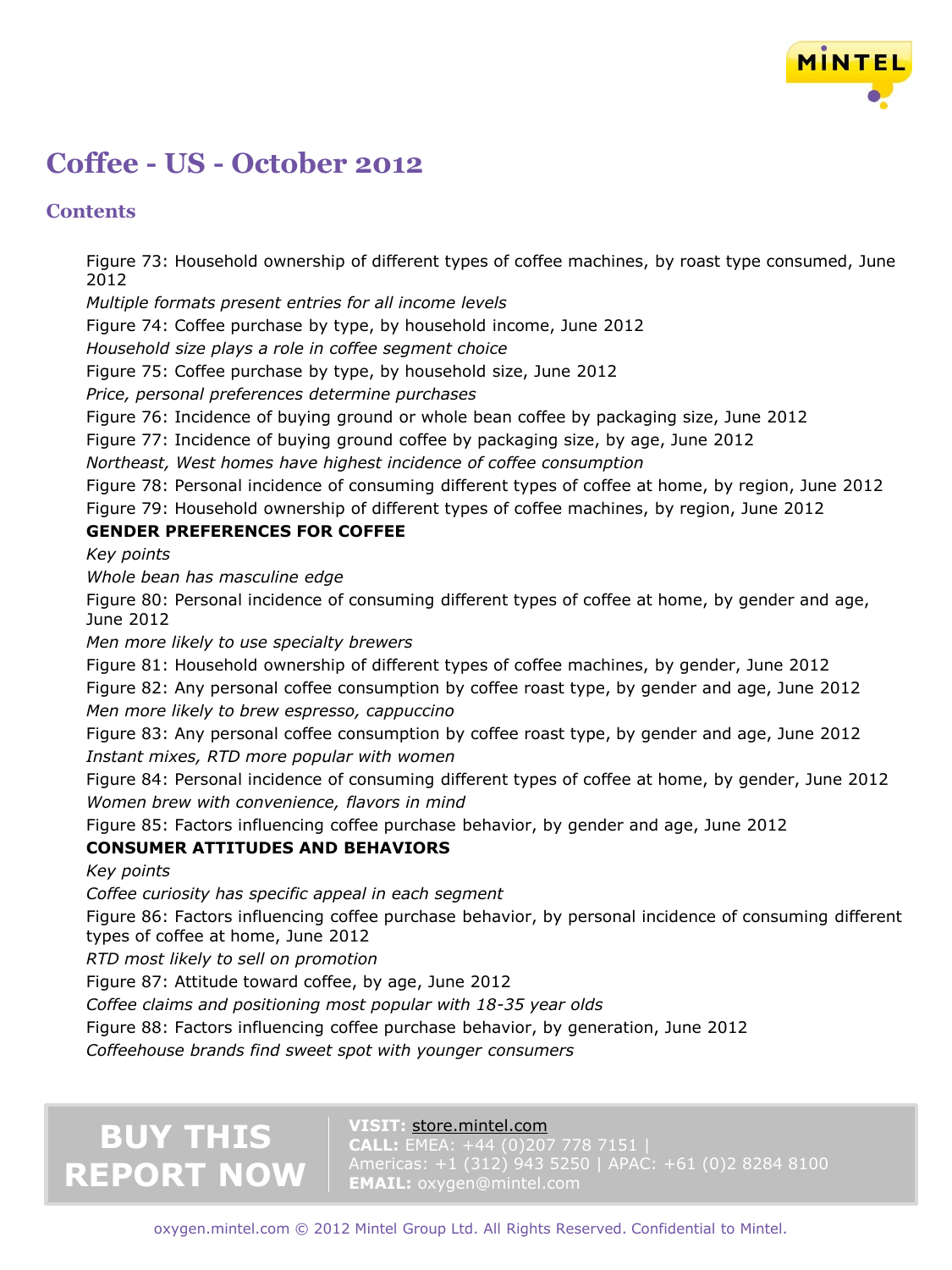

### **Contents**

Figure 89: Attitude toward coffee, by age, June 2012 Figure 90: Attitude toward coffee, by age, June 2012 *Coffee viewed as the original energy drink by some* Figure 91: Attitude toward coffee, by age, June 2012 Figure 92: Attitude toward coffee, by age, June 2012 *Younger consumers swapping energy drinks, soda for RTD coffee* Figure 93: Attitude toward coffee, by age, June 2012 Figure 94: Attitude toward coffee, by Hispanic origin and age, June 2012 **RACE AND HISPANIC ORIGIN** *Key points Hispanics, Asians consume the most coffee* Figure 95: Personal incidence of consuming different types of coffee at home, by race/Hispanic origin, June 2012 *Blacks least likely to own coffee maker, Asians prefer specialty brewers* Figure 96: Household ownership of different types of coffee machines, by race/Hispanic origin, June 2012 *Segments find niche with younger Hispanics* Figure 97: Personal incidence of consuming different types of coffee at home, by Hispanic origin and age, June 2012 *Country-of-origin labeling most important to Hispanics aged 18-44* Figure 98: Factors influencing coffee purchase behavior, by Hispanic origin and age, June 2012 *Coffee functionality most important to Hispanics aged 45+* Figure 99: Attitude toward coffee, by Hispanic origin and age, June 2012 *Asians most likely to embrace lighter coffee, coffeehouse brands* Figure 100: Any personal coffee consumption by coffee roast type, by race/Hispanic origin, June 2012 Figure 101: Attitude toward coffee, by race/Hispanic origin, June 2012 *Coffee's health halo a selling point for Asians* Figure 102: Attitude toward coffee, by race/Hispanic origin, June 2012 Figure 103: Attitude toward coffee, by race/Hispanic origin, June 2012 Figure 104: Attitude toward coffee, by race/Hispanic origin, June 2012 *Cappuccino, blended coffee could attract more blacks* Figure 105: Any personal coffee consumption by coffee roast type, by race/Hispanic origin, June 2012 Figure 106: Factors influencing coffee purchase behavior, by race/Hispanic origin, June 2012 **SYMPHONYIRI GROUP BUILDERS PANEL DATA IRI/BUILDERS—KEY HOUSEHOLD PURCHASE MEASURES** *Overview of coffee*

*Ground coffee—Consumer insights on key purchase measures*

# **BUY THIS REPORT NOW**

#### **VISIT:** [store.mintel.com](http://oxygen.mintel.com/display/590728/)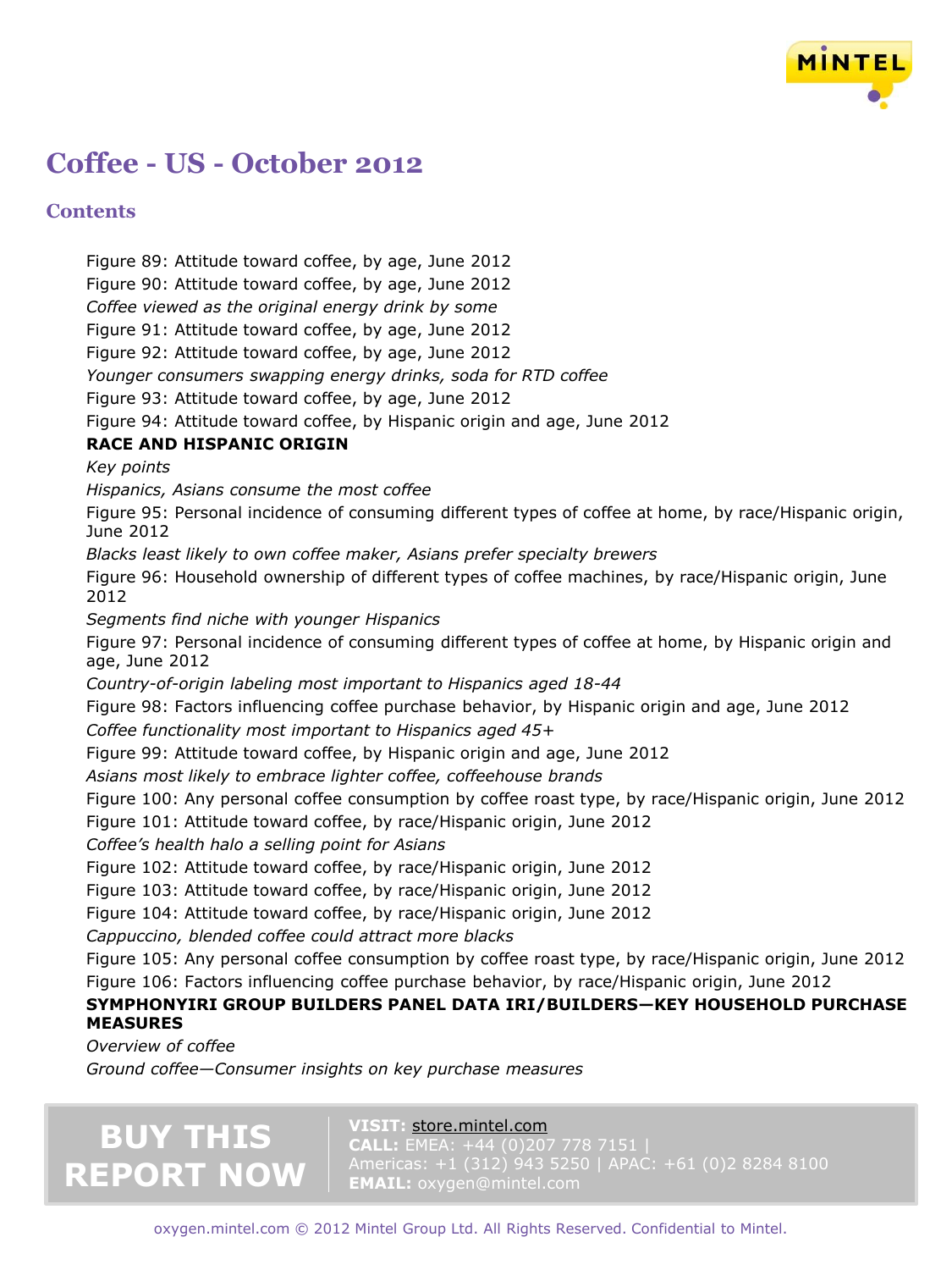

### **Contents**

Brand map

Figure 107: Brand map, selected brands of ground coffee buying rate, by household penetration, 2011\* Brand leader characteristics

Key purchase measures

Figure 108: Key purchase measures for the top brands of ground coffee, by household penetration, 2011\*

*Ground decaffeinated coffee—Consumer insights on key purchase measures*

Brand map

Figure 109: Brand map, selected brands of ground decaffeinated coffee -buying rate, by household penetration, 2011\*

Brand leader characteristics

Key purchase measures

Figure 110: Key purchase measures for the top brands of ground decaffeinated coffee, by household penetration, 2011\*

*Instant coffee—Consumer insights on key purchase measures*

Brand map

Figure 111: Brand map, selected brands of instant coffee buying rate, by household penetration, 2011\*

Brand leader characteristics

Key purchase measures

Figure 112: Key purchase measures for the top brands of instant coffee, by household penetration, 2011\*

*Instant decaffeinated coffee—Consumer insights on key purchase measures*

Brand map

Figure 113: Brand map, selected brands of instant decaffeinated coffee, by household penetration, 2011\*

Brand leader characteristics

Key purchase measures

Figure 114: Key purchase measures for the top brands of instant decaffeinated coffee, by household penetration, 2011\*

### **APPENDIX—OTHER USEFUL CONSUMER TABLES**

Figure 115: Coffee purchase, by type, June 2012

Figure 116: Personal incidence of consuming different types of coffee at home, June 2012

- Figure 117: Total U.S. retail sales of coffee, by segment, at current prices, 2010 and 2012
- Figure 118: Factors influencing coffee purchase behavior, June 2012

Figure 119: Population, by age, 2006-16

# **BUY THIS REPORT NOW**

### **VISIT:** [store.mintel.com](http://oxygen.mintel.com/display/590728/)